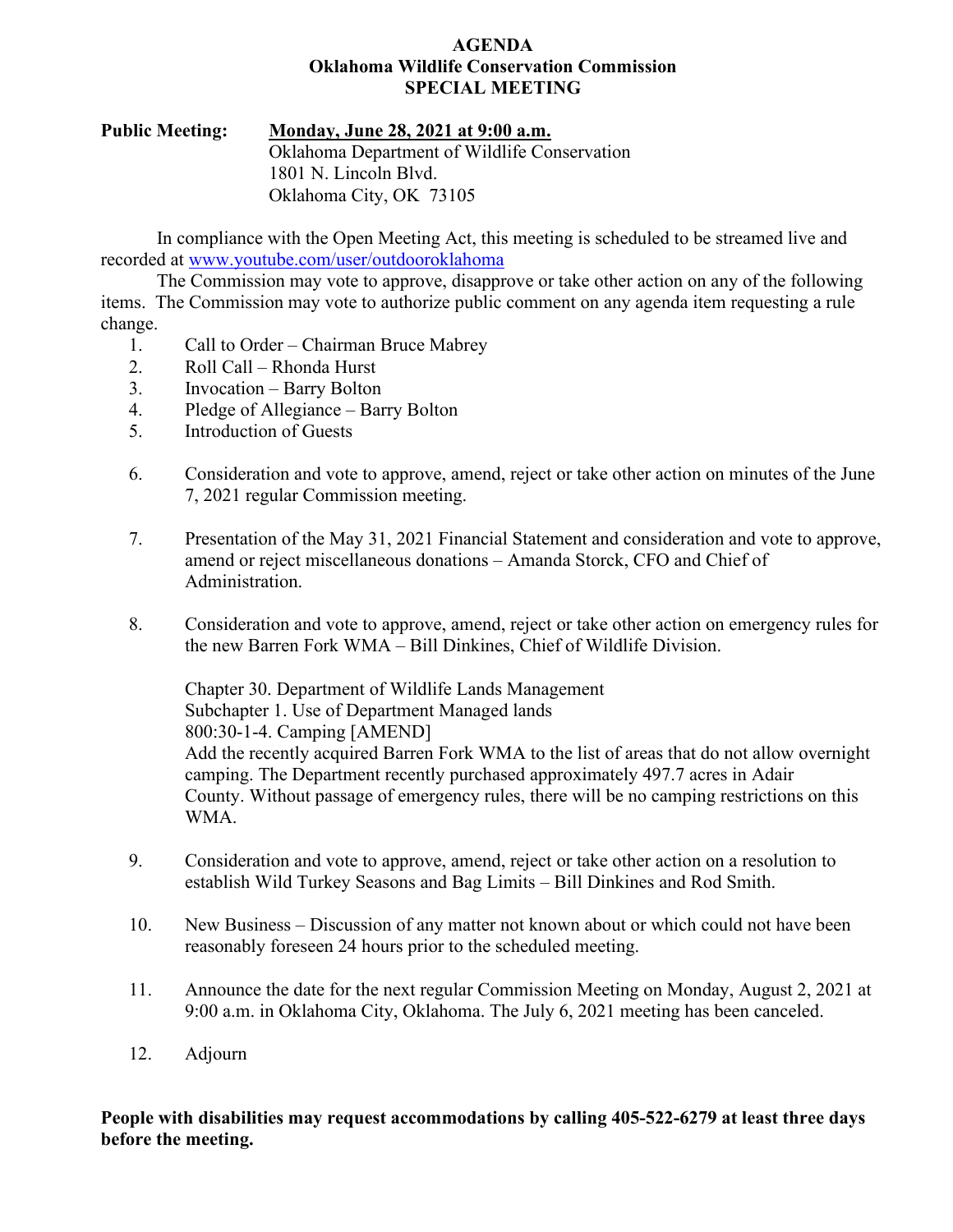#### MINUTES

#### Of the Regular Meeting on June 7, 2021 of the

#### OKLAHOMA WILDLIFE CONSERVATION COMMISSION

Held at the Oklahoma Department of Wildlife Conservation Building, Oklahoma City, Oklahoma, June 7, 2021. Commission meeting dates are filed with the Secretary of State, Office of Administrative Rules before December 15, annually. The Agenda is listed on the Department's website and was posted at the entrance of the Wildlife Department Building on May 27, 2021 at 2:10 p.m.

In compliance with the Open Meeting Act, this meeting was streamed live and recorded at [www.youtube.com/user/outdooroklahoma](http://www.youtube.com/user/outdooroklahoma)

Chairman Bruce Mabrey called the Commission in session at 9:00 a.m.

Rhonda Hurst, Executive Assistant, called the roll.

| <b>MEMBERS PRESENT:</b> | BRUCE R. MABREY, Chairman          |
|-------------------------|------------------------------------|
|                         | LEIGH A. GADDIS, Secretary         |
|                         | BILL K. BREWSTER, Member           |
|                         | JAMES V. BARWICK, Member           |
|                         | D. CHAD DILLINGHAM, Member         |
|                         | C. RICK HOLDER, Member             |
|                         | ROBERT S. HUGHES II, Vice-Chairman |
|                         | JOHN P. ZELBST, Member             |
|                         |                                    |

J.D. Strong, Director, introduced the following guests: Laura McIver and Troy Ellefson, Quail Forever; Robert Huber, Oklahoma Falconers Association; Bobby Armstrong and Rick Nolan, National Wild Turkey Federation; DeWayne Elmore, Oklahoma State University; Rick Grundman, Oklahoma Wildlife Conservation Foundation; Tyler Talley, eCapitol; Lanny Smith, concerned turkey hunter.

Director Strong recognized Commissioner Robert S. Hughes for his service as District 1 Commissioner from July 2013 – June 2021. Commissioner Hughes said his time on the Commission has been very rewarding and he is incredibly impressed with the well-oiled machine of the agency and its employees. He stated that he will continue to be an ambassador and supporter of the Department.

Motion was made by Mr. Barwick, seconded by Ms. Gaddis to approve the minutes from the May 3, 2021 regular Commission meeting. Motion carried with Commissioners Brewster, Barwick, Hughes, Gaddis, Zelbst, Dillingham, Holder and Mabrey voting "Yes".

Corey Jager, Legislative Liaison, announced the 2021 Legislative Session has ended and gave an update on the status of bills and resolutions that affect the Department. The bills are available to view and are kept updated on the ODWC website under Legislative Tracker.

Director Strong gave a brief update and highlighted the Congressional report submitted by Brittnee Preston, the Department's part-time Federal and Congressional Liaison. This report was sent to all Commissioners and will be kept with the minutes of this meeting. He gave a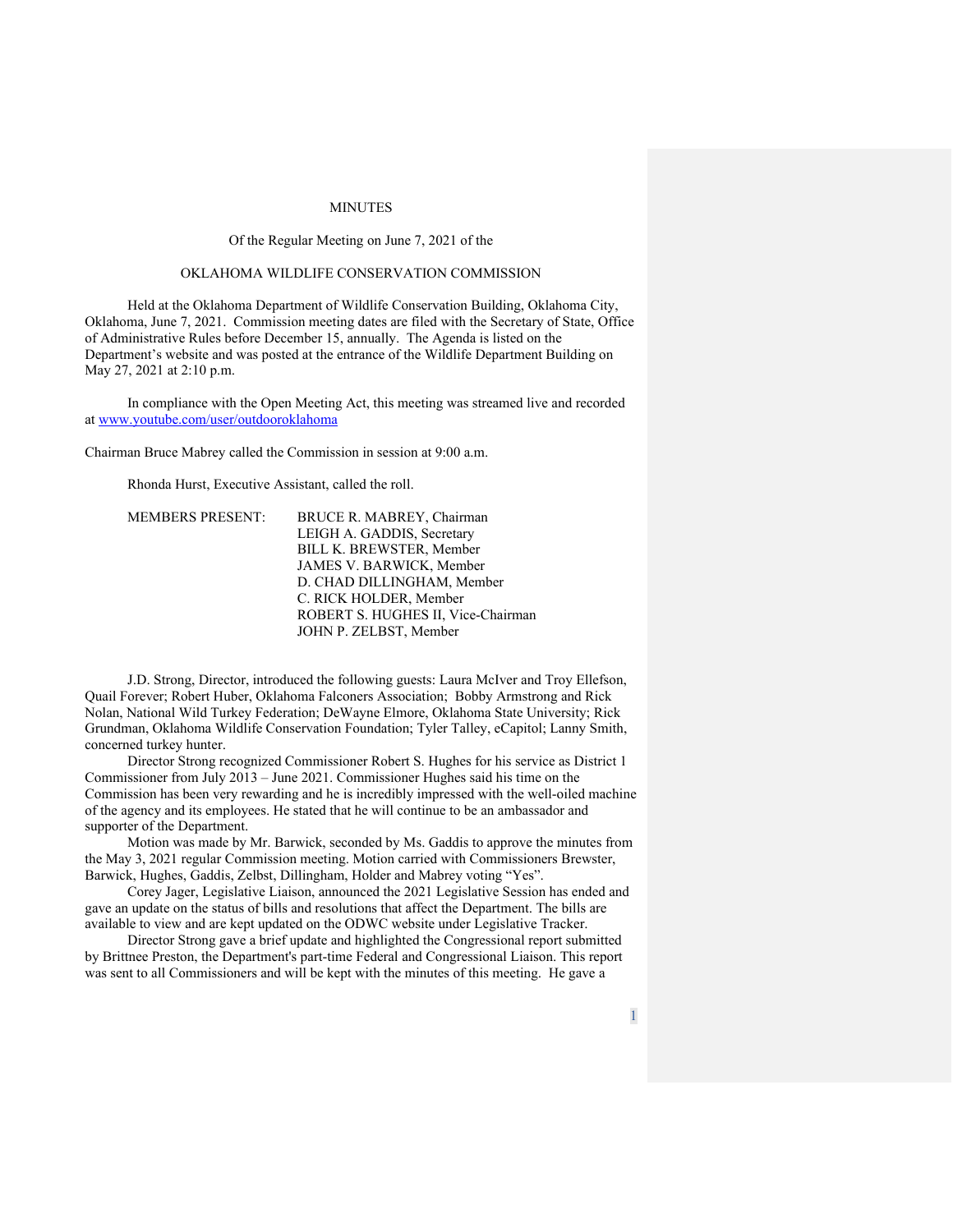Director's Report on calendar items and agency updates. This report was given to the Commission and will be kept with the minutes of this meeting.

Amanda Storck, CFO and Chief of Administration, presented the Financial Statement for April 30, 2021. She also gave a license sales update:

Recreational Licenses – Number of licenses sold down 32% from May 2020, down 6% Year to Date.

Resident Fishing – Down 44% for the month, Down 25% YTD

Resident Hunting – Down 25% for the month, Down 9% YTD

Resident Combo – Down 29% for the month, Down 7% YTD

Nonresident Fishing – Down 32% for the month, Up 4% YTD

NR Trip Fishing – Down 15% for the month, Up 27% YTD

Nonresident Hunting – Even for the month (less than .5%), Up 38% YTD

Lake Texoma (notable) – Down 5% for the month, but up 20% YTD (outselling 2018  $\&$ 2019 numbers March – May)

Lifetimes – Down 20%, Up 6% YTD

- Notable YTD numbers remain high for popular licenses Lifetime Combo up 28%, Lifetime Fishing up 36%
- Lack of Lifetime sales in May contributed to overall revenue dip because these (in conjunction with nonresident sales) helped compensate for sluggish resident annual sales in April and May.
- Senior Combo Down 17% for May, Down 1% YTD

Senior Fishing – Down 26% for May, Flat YTD

Senior Hunting – Up 67% for May, UP 27% YTD

March and April were up vs 2020, so could be early purchasers compared to last year. Motion was made by Mr. Dillingham, seconded by Ms. Gaddis to accept the financial

statement as presented and approve miscellaneous contributions. Motion carried with Commissioners Brewster, Barwick, Hughes, Gaddis, Zelbst, Dillingham, Holder and Mabrey voting "Yes."

Amanda Storck presented and requested Commission approval for the Department's FY2022 Annual Budget. Ms. Storck explained the following:

The Retirement/Finance Committee met to review the proposed budget. The budget is comprised of 4 parts: Revenue, Personnel Costs, Operations, and Capital Expenditures.

**Budget Summary:**

In a comparison of the FY22 proposed budget to the FY21 budget, the differences are as follows:

- The overall budget of \$52,643,962 excluding capital expenditures
	- increased by \$1,901,146 or 3.7% which includes the personnel and operating budgets. o The overall budget including capital expenditures is \$78,152,932 and increased by 16.4%.
- FY22 personnel costs of \$30,546,791 decreased by -.2% or (the difference is offset from the increase in salaries and decrease from last year's COLA for retirees in budget).
- FY22 operations budget increases over FY21 include the following:
	- o Administration: Computer replacement plan, experience study, human dimensions projects, WAFWA conference, Wildlife Expo expenses, PeopleSoft phase 2 project, office space reorganization, relevancy study AFWA, all landlines and internet moved from divisions to IT budget, body camera cost for law enforcement
	- o Wildlife: 2 new technician FTEs for Cherokee and Sandhills WMA, 14 Vehicles and 4 tractors, large increase in gravel purchases planned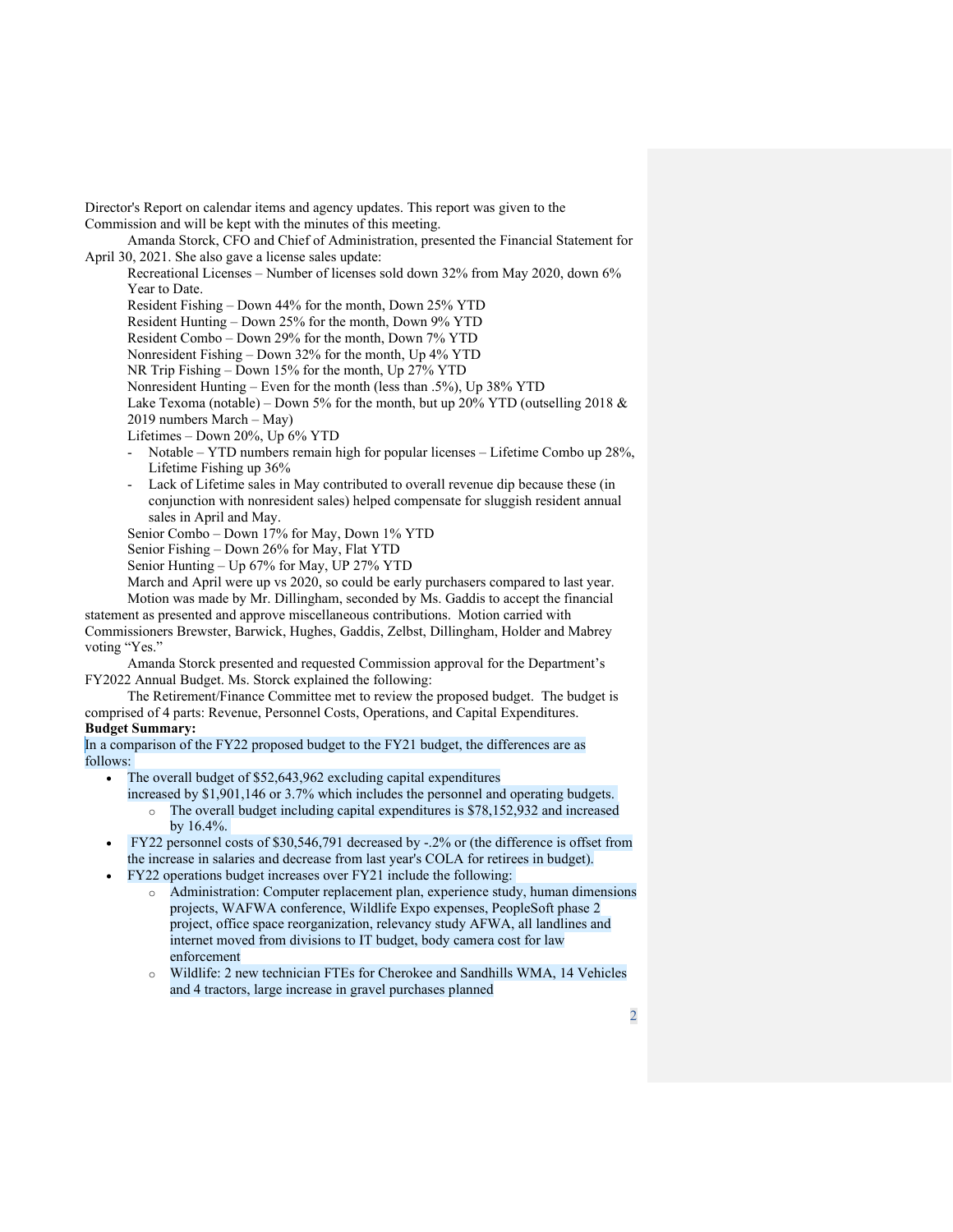- o Fish: 1 new technician FTE, Byron SFH project rock
- o Law Enforcement: 1 new Lieutenant FTE, thermal optics donation
- o Communication and Education: marketing, branding
- o Capital Expenditures: \$349,220
- Projected revenue:
	- o A 23% increase in projected revenue is a result of:
		- License sales: up 24%
		- Grant revenue: up greatly (in large part due to large land purchase)
		- Natural Resource Damage Assessment Funds: up slightly
		- Unobligated funds: up slightly
		- Lifetime License funds: up greatly due to availability of funds
- Operations Budget: \$78,146,932

To ensure that divisions budget only what is necessary to operate, and that divisions were analyzing the budget to actual expenses for prior years while building their budgets, the budget process was changed to zero-based budgeting for FY22 whereas previous years, divisions started with a baseline budget and worked up from there. A separate budget was created for capital improvements that include some prior year obligations and some new projects.

#### **Employee Compensation**:

An effort has been made since 2013 to increase employee salaries to meet their grade midpoints. Several factors exist that made that difficult to achieve. The Department's hiring policy to start employees at the minimum of their pay grades (where some grades are 31% below midpoint) and the promotion policy of 5%, severely hampered that goal. This budget proposes to change the hiring rate of new employees to 85% of midpoint as well as new employees hired after July 2020. Existing employees that were hired prior to July 2020 will be moved to 90% of midpoint. Employees that are at 90% or above will receive a 2% increase (not to exceed the maximum of the pay band). The cost of this proposal is approximately \$1 million. The result of this proposal will make great strides in accomplishing an average employee salary of midpoint for each grade (except for grade 12, 14, 15 which have higher employee turnover).

#### **Retirement**:

No COLA is planned for FY2022. The experience study in the Administration budget addons will determine future needs.

Commissioner Dillingham asked who performed the market base analysis regarding employee compensation. Ms. Storck explained that the Office of Management and Enterprise Services (OMES) provide the service for free to state agencies. They have a committee of trained human resource professionals from various agencies that follow the same procedures as the Hay Group to evaluate job descriptions, grades and market. Commissioner Holder stated that the Retirement/Finance Committee had met and reviewed the proposed budget and employee compensation plan and recommended approval as presented. Motion was made by Mr. Holder, seconded by Mr. Hughes to approve the FY22 Budget as presented. Motion carried with Commissioners Brewster, Barwick, Hughes, Gaddis, Zelbst, Dillingham, Holder and Mabrey voting "Yes."

Bill Dinkines, Chief of Wildlife Division, introduced Laura McIver, Oklahoma Regional Representative of Pheasants Forever/Quail Forever who presented a donation of \$7,020 to support upland game conservation. Mr. McIver also introduced Troy Ellefson, the new president of the Central Oklahoma Chapter of Pheasants Forever/Quail Forever. Motion was made by Mr. Barwick, seconded by Mr. Zelbst to accept the donation as presented. Motion carried with

**Commented [AS1]:** [@J. D. Strong](mailto:jd.strong@odwc.ok.gov) [@Rhonda Hurst](mailto:rhonda.hurst@odwc.ok.gov)

Does the whole summary letter need to go in here, or do you want me to condense it to just the approved budget?

**Commented [JS2R1]:** I'm fine either way, but I think it's been done this way before. Is there something you're concerned about?

**Commented [AS3R1]:** no, just long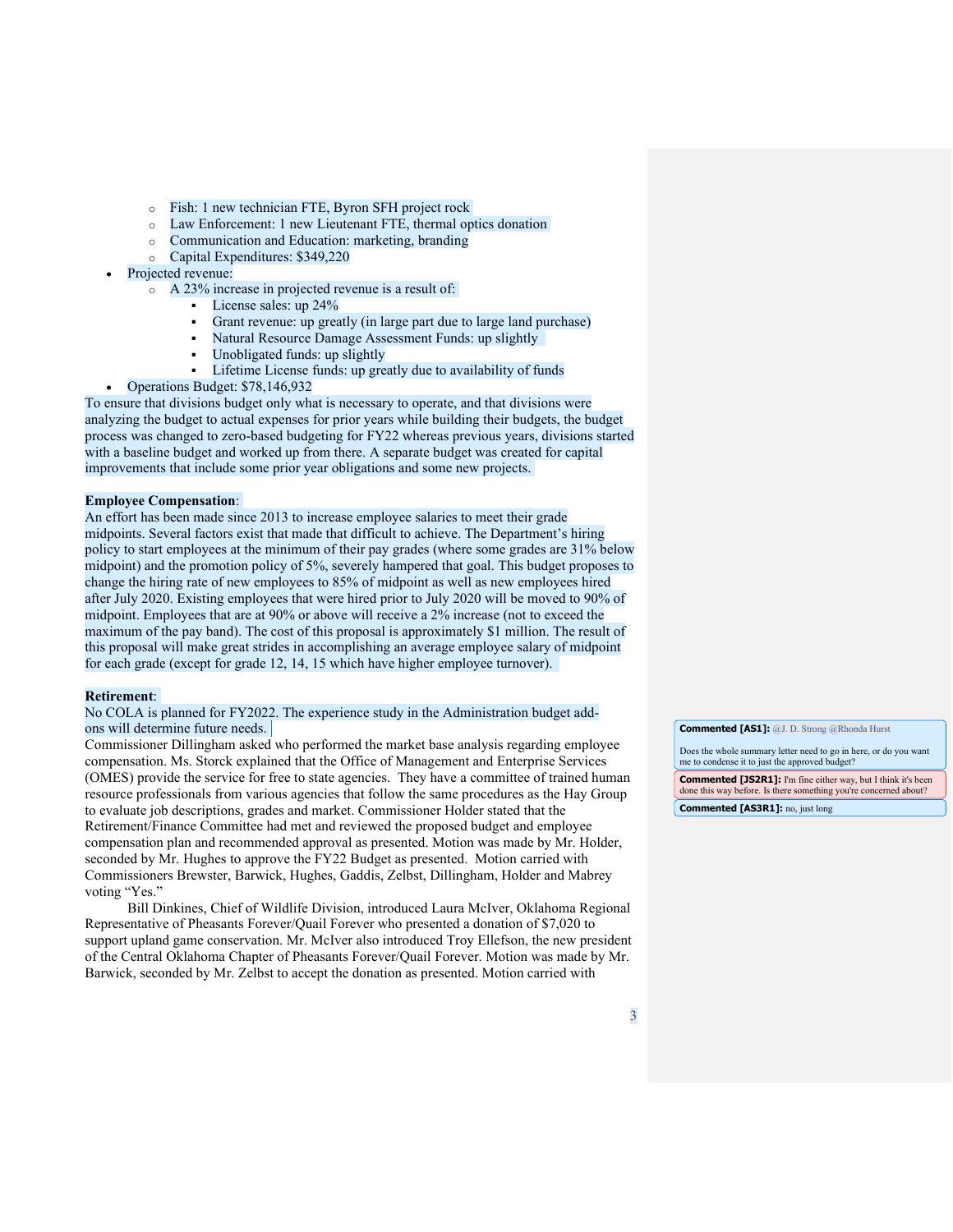Commissioners Brewster, Barwick, Hughes, Gaddis, Zelbst, Dillingham, Holder and Mabrey voting "Yes."

Bill Dinkines introduced Rod Smith, ODWC Southwest Region Supervisor who gave a brief presentation on the falconry program. He reported that there are about 130 falconers in the state of Oklahoma, but not all are practicing. Becky Rouner, Administrative Assistant, coordinates the program for ODWC. Mr. Smith introduced Robert Huber with the Oklahoma Falconers Association. He said the association has about 40 active members. He invited the Commission to the North American Falconers Association National meet that will be held in Oklahoma on November 14 – 19, 2021 at Quartz Mountain State Park. This meet will include falconers from all over the world competing and demonstrating their birds as well as special speakers and breakout sessions.

Bill Dinkines requested Commission approval on the 2021-2022 migratory bird resolution. He stated the only change other than the date wrap is to shift falconry season on dove to November 6 – November 22, 2021. Motion was made by Mr. Zelbst, seconded by Mr. Brewster to approve the migratory bird resolution as presented. Motion carried with Commissioners Brewster, Barwick, Hughes, Gaddis, Zelbst, Dillingham, Holder and Mabrey voting "Yes."

Bill Dinkines requested Commission approval on emergency rules for the new Barren Fork WMA.

Title 800. Department of Wildlife Conservation

Chapter 25. Wildlife Rules

Subchapter 7. General Hunting Seasons

800:25-7-82.3. Barren Fork WMA [NEW]

Establish rules on recently purchased Adair County property providing maximum opportunity on the 497.7 acre tract of land so the public can utilize this property and the natural resources beginning this fall.

Motion was made by Mr. Barwick, seconded by Mr. Dillingham to approve the emergency rules as presented. Motion carried with Commissioners Brewster, Barwick, Hughes, Gaddis, Zelbst, Dillingham, Holder and Mabrey voting "Yes."

The following emergency rules agenda item was tabled because this particular section in permanent rule status is waiting for Governor Approval. Therefore, emergency rules cannot be run on this section until Governor Approval of the permanent rules. This proposal will be brought back to the Commission at a later date.

Chapter 30. Department of Wildlife Lands Management

Subchapter 1. Use of Department Managed lands

800:30-1-4. Camping [AMEND]

Add the recently acquired Barren Fork WMA to the list of areas that do not allow overnight camping.

Bill Dinkines requested Commission approval on emergency rules for relating to furbearer season due to legislative changes to statute.

Title 800. Department of Wildlife Conservation

Chapter 25. Wildlife Rules Subchapter 7. General Hunting Seasons 800:25-7-60. Dates and legal furbearers [AMEND] 800:25-7-61. Bag limits [AMEND]

800:25-7-62. Open areas [AMEND]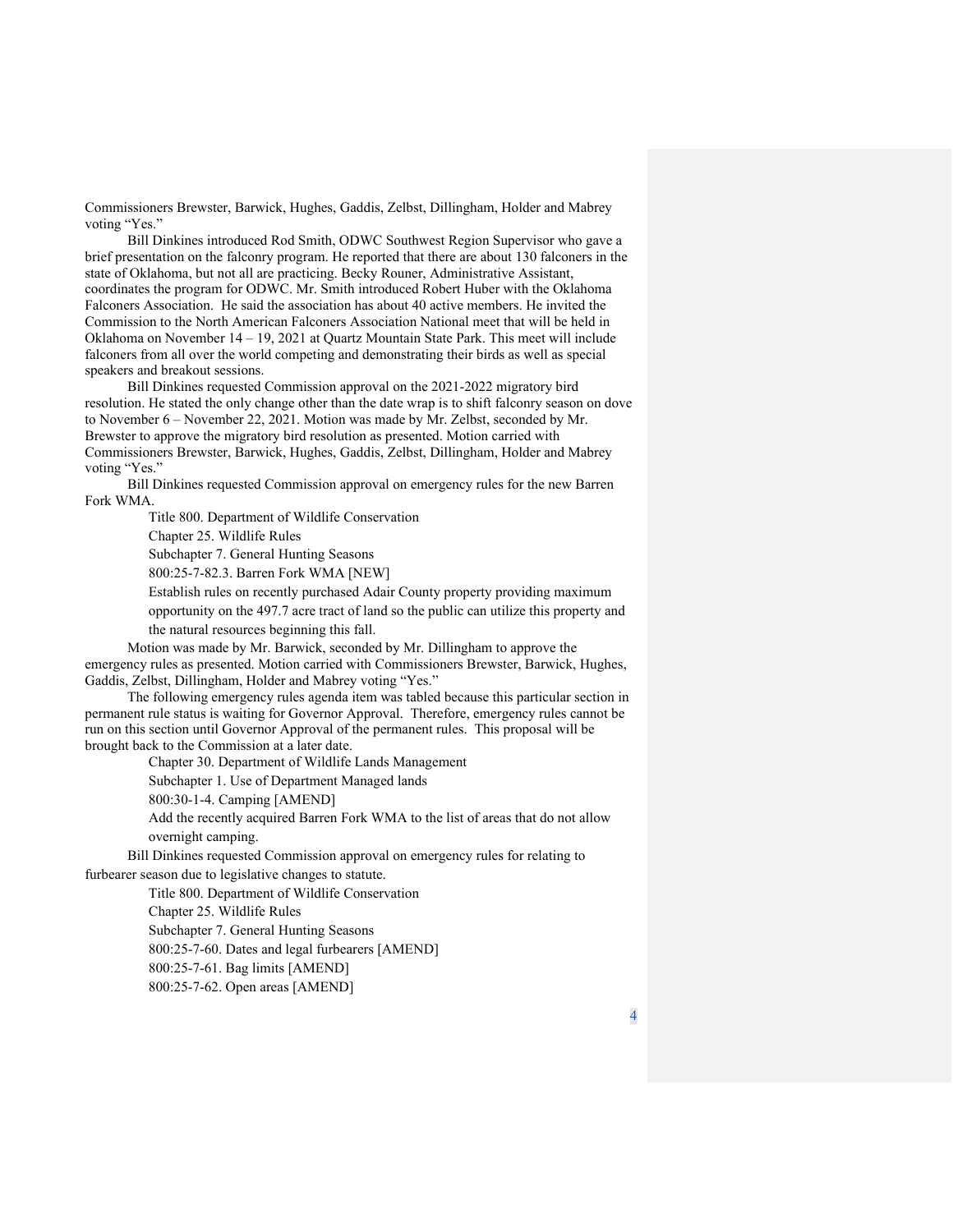800:25-7-63. License requirements and fees [REVOKE] 800:25-7-64. General provisions for furbearers [REVOKE] 800:25-7-65. Fur dealers [REVOKE]

HB1112 signed by the Governor on 4/19/21, transferred regulatory authority for furbearers from Title 29 to the Wildlife Conservation Commission. The emergency rule is necessary to correct Title 800 to maintain the current season dates and allow trapping this fall.

Motion was made by Mr. Barwick, seconded by Ms. Gaddis to approve the emergency rules as presented. Motion carried with Commissioners Brewster, Barwick, Hughes, Gaddis, Zelbst, Dillingham, Holder and Mabrey voting "Yes."

Bill Dinkines requested Commission approval on the resolution to update the Conservation Passport list of Department owned properties to include the new Barren Fork WMA. Motion was made by Mr. Zelbst, seconded by Ms. Gaddis to approve the resolution as presented. Motion carried with Commissioners Brewster, Barwick, Hughes, Gaddis, Zelbst, Dillingham, Holder and Mabrey voting "Yes."

Bill Dinkines and Rod Smith gave an update on the current status of the Oklahoma turkey populations and requested Commission approval on a resolution to establish new wild turkey seasons and bag limits. The turkey populations are down statewide. Mr. Smith explained the history of the rise and fall of the turkey populations over the years, but stated that the decline the past couple of years is detrimental and requires drastic regulation measures. There are some causes to the decline that are out of our control such as weather, drought and predators, so the turkey resolution proposal contains biological regulation changes to help the turkey population recover:

1) Fall turkey would be open to shotgun only.

2) The spring season bag limit would be 1 Tom statewide.

3) The dates for spring turkey hunting would be moved to April 16 through May 16.

These changes would help reduce the harvest of toms early in the breeding season and allow hens to breed and settle a nest before the season starts. Mr. Smith said that Texas and Kansas are seeing the same identical decline in wild turkey as Oklahoma. Mr. Dinkines explained that even though public comment is not required for a resolution, a survey was conducted regarding the proposed changes and over 5,000 comments were received. The majority of the comments were in favor of more restrictive turkey regulations, including almost 30% wanting a 1-tom limit statewide instead of the proposed 2-tom limit. Commissioner Barwick stated that the Commission had not received the comments to review, nor had they received any harvest data from WMA's vs private land, out of state hunter harvest data or any of the population history Mr. Smith referred to in his presentation. Mr. Barwick said he needed this information and more time to review before approving such drastic regulation changes. Mr. Brewster said Rod Smith has been working with turkeys for over 40 years and has seen all the ups and downs of the turkey populations and believes his recommendations are scientifically based. A member of the audience, Lanny Smith, addressed the Commission to say that he is devastated by the decline in turkeys. After full discussion, motion was made by Mr. Barwick, seconded by Mr. Hughes to table this item until more information can be provided to the Commission and a special meeting will be scheduled within the month of June to revisit this recommendation. Motion carried with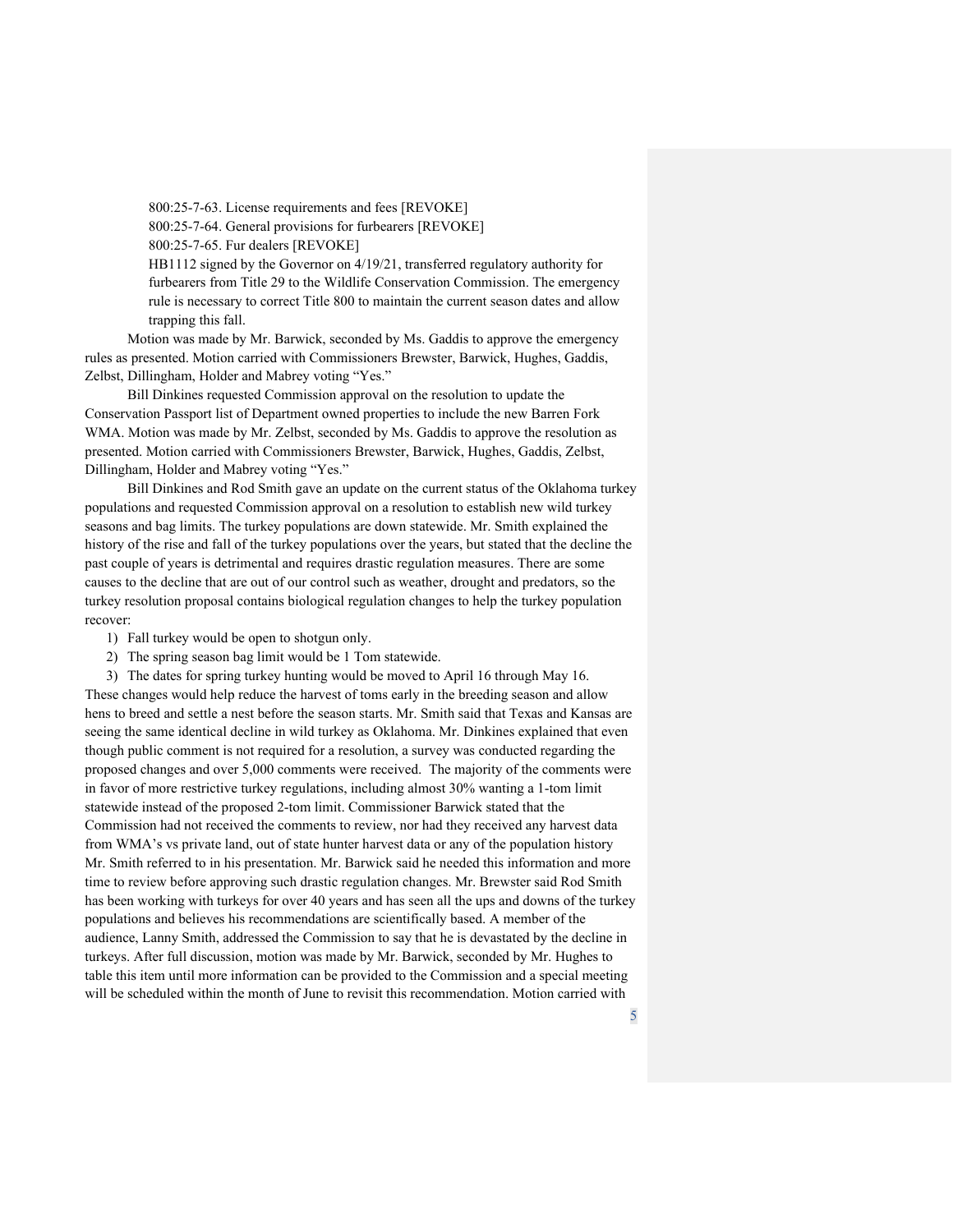Commissioners Brewster, Barwick, Hughes, Gaddis, Zelbst, Dillingham, Holder and Mabrey voting "Yes."

Commissioner Barwick requested Commission approval on the reappointment of Richard Hatcher, Jean Kates and Raegen Siegfried to the Oklahoma Wildlife Conservation Foundation and to add Leigh Gaddis as a new member of the Foundation Board. They bi-laws for the Foundation require that three Wildlife Commissioners be on the Foundation Board and with John Groendyke recently stepping down from the Wildlife Commission, it left a Commissioner position open on the Board. The bi-laws also require that the Wildlife Commission must approve all appointments and reappointments to the Foundation Board. Motion was made by Mr. Barwick, seconded by Mr. Hughes to approve the reappointments as well as the addition of Leigh Gaddis to the Foundation Board. Motion carried with Commissioners Brewster, Barwick, Hughes, Gaddis, Zelbst, Dillingham, Holder and Mabrey voting "Yes."

Motion was made by Mr. Zelbst, seconded by Mr. Dillingham to appoint Leigh Gaddis as Chairman, Jim Barwick as Vice-Chairman and Rick Holder as Secretary for the 2021-2022 Wildlife Commission Officers. Motion carried with Commissioners Brewster, Barwick, Hughes, Gaddis, Zelbst, Dillingham, Holder and Mabrey voting "Yes." Commissioner Leigh Gaddis will be the first woman to chair the Oklahoma Department of Wildlife Conservation Commission.

Chairman Mabrey announced the next Commission meeting is scheduled on Tuesday, July 6, 2021 in Oklahoma City, Oklahoma.

The meeting adjourned at 10:50 a.m.

OKLAHOMA WILDLIFE CONSERVATION COMMISSION

ATTEST:

Bruce R. Mabrey, CHAIRMAN

Leigh A. Gaddis, SECRETARY

\_\_\_\_\_\_\_\_\_\_\_\_\_\_\_\_\_\_\_\_\_\_\_\_\_\_\_\_\_\_\_\_\_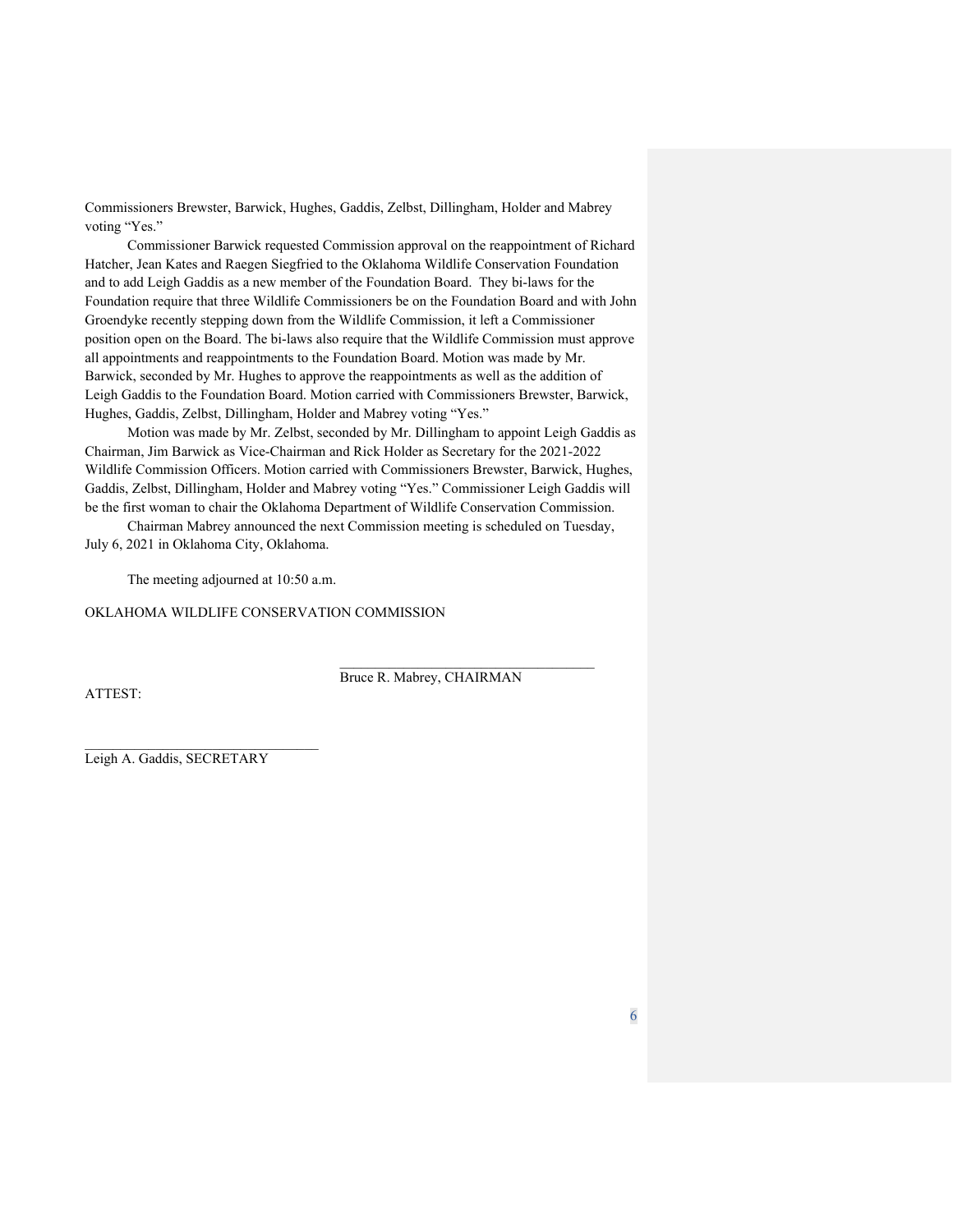## **BEFORE THE OKLAHOMA WILDLIFE CONSERVATION COMMISSION STATE OF OKLAHOMA**

### **IN THE MATTER OF** )

 $)$ 

Fall Turkey Hunting Legal Means of Take) Spring Turkey Hunting Bag Limits and Dates) Spring Youth Turkey Hunting Season Dates)

### **RESOLUTION**

WHEREAS, the population of wild turkeys residing in Oklahoma on privately owned and public land is established. However population indices and professional observation recently indicate a declining population, especially in western Oklahoma. Frequent constituent reports of reduced populations further validate field data and staff observations.

WHEREAS, the Oklahoma Department of Wildlife Conservation staff recommends that population concerns should be addressed by adjusting wild turkey season dates and bag limits.

WHEREAS, Title 29, Section 2-149 of the Oklahoma Statutes, defines the term wildlife as "all wild birds, mammals, fish, reptiles, amphibians and other wild aquatic forms, and all other animals which normally can be found in the wild state, regardless of classification." Pursuant to that section, wild turkeys are a wildlife species governed by the Wildlife Conservation Code and therefore, the season can be established by resolution under Title 29, section 5-401(A) of the Oklahoma Statutes.

NOW THEREFORE BE IT RESOLVED AND ORDERED THAT, Wild Turkey Season Dates and Bag Limits, are hereby modified and substituted as follows for fall 2021 and spring 2022, and shall remain in effect for future years until further modified or revoked: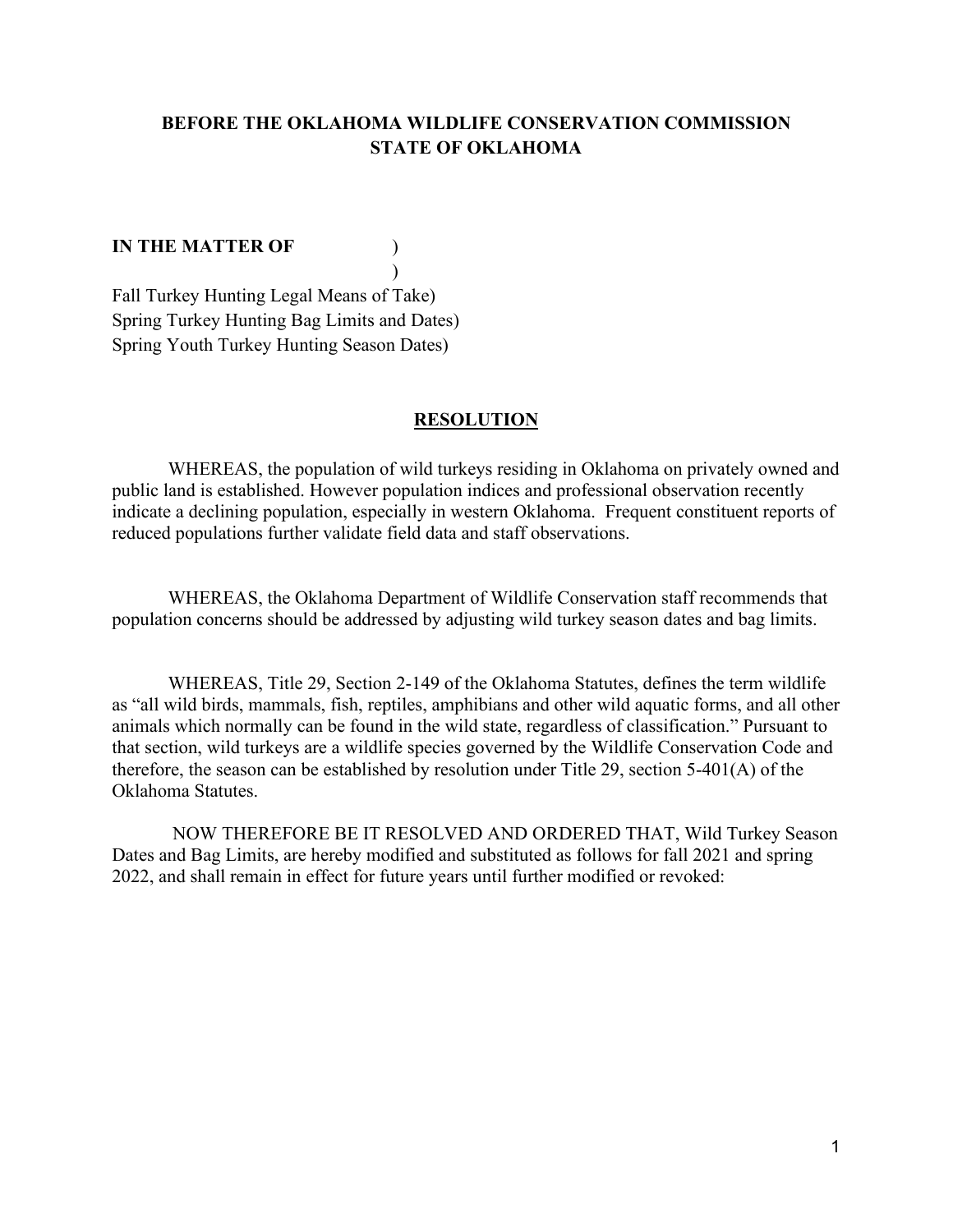# **FALL WILD TURKEY GUN SEASON**

The following counties are open to shotgun hunting only:

Adair, Alfalfa, Beaver, Beckham, Blaine, Bryan, Caddo, Canadian, Carter, Cherokee, Cimarron, Cleveland, Comanche, Cotton, Craig, Creek, Custer, Dewey, Ellis, Garfield, Garvin, Grady, Grant, Greer, Harmon, Harper, Haskell, Hughes, Jackson, Jefferson, Johnston, Kay, Kingfisher, Kiowa, Lincoln, Logan, Love, Major, Marshall, McClain, McIntosh, Murray, Muskogee, Noble, Nowata, Okfuskee, Oklahoma, Okmulgee, Osage, Pawnee, Payne, Pontotoc, Pottawatomie, Roger Mills, Seminole, Sequoyah, Stephens, Texas, Tillman, Wagoner, Washington, Washita, Woods, and Woodward.

## **SPRING WILD TURKEY SEASON**

Open Counties: Statewide

Bag Limit – The season bag limit is one tom turkey statewide.

Dates: The dates for spring turkey hunting shall be the April 16 through May 16.

## **Wild Turkey - Spring Youth Season.**

Dates: The dates for the youth season shall be the Saturday and Sunday prior to the opening day of the regular statewide Spring Turkey Season.

**DONE** the day of , 2021 in a Special and open meeting of the Oklahoma Wildlife Conservation Commission.

Bruce R. Mabrey, Chairman

ATTEST:

Leigh A. Gaddis, Secretary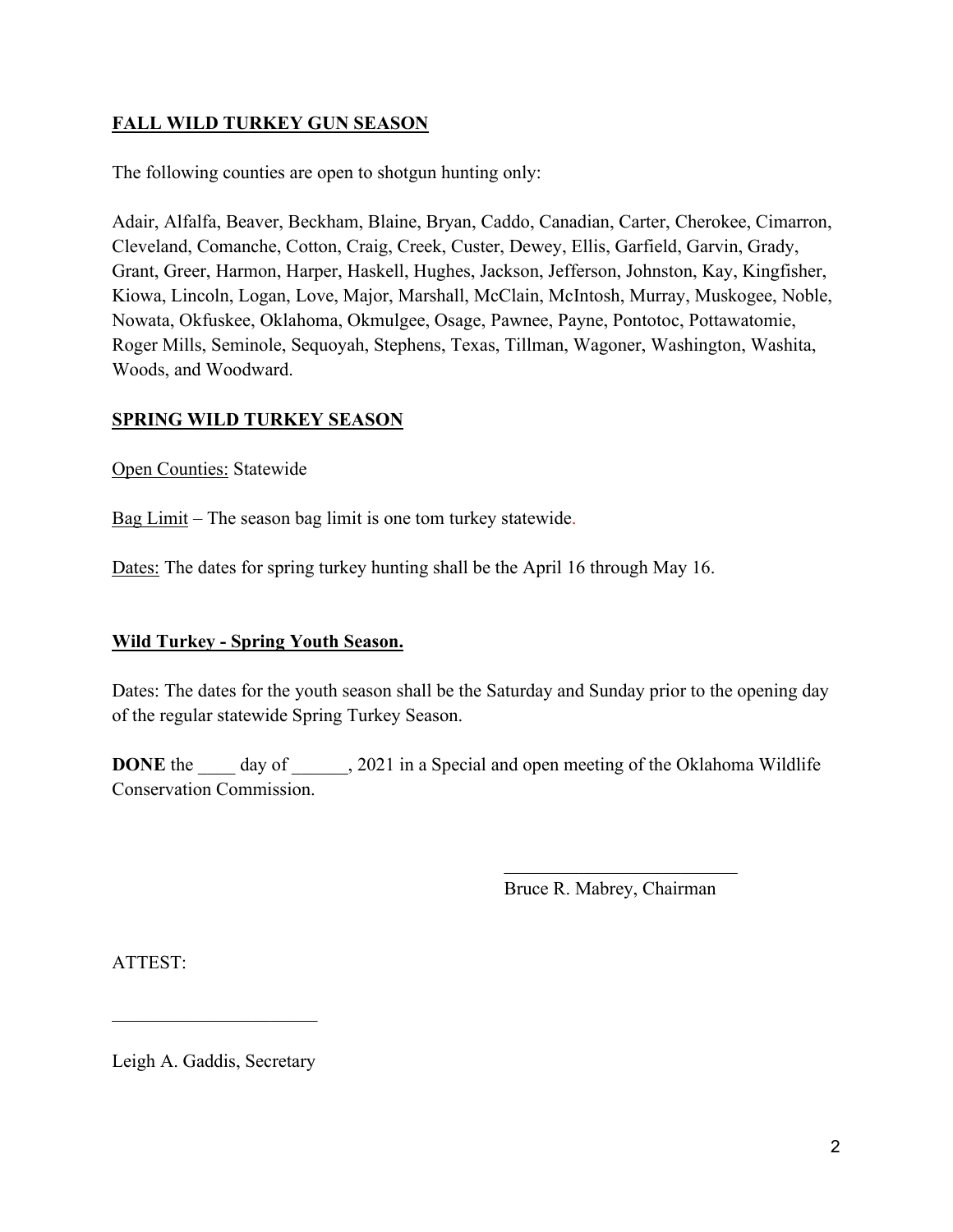### **TITLE 800. DEPARTMENT OF WILDLIFE CONSERVATION CHAPTER 30. DEPARTMENT OF WILDLIFE LANDS MANAGEMENT SUBCHAPTER 1. USE OF DEPARTMENT MANAGED LANDS**

#### **800:30-1-4. Camping**

(a) Camping is limited to a maximum of 14 days, except at areas open only to hunter camping for special season(s). Camping on these areas is limited to 2 days longer than the period which the camper (hunter) is authorized to hunt.

(b) Quiet shall be maintained in all camping areas between the hours of 11:00 p.m. and 7:00 a.m. Excessive noise during such times which unreasonably disturbs persons is prohibited.

(c) All dogs or other pets must be kept on a leash or otherwise confined while in a camping area.

(d) Fires shall be confined to those areas designated for camping, and shall be contained in fireplaces, fire rings, grills, or other facilities designed for this purpose. Fires shall not be left unattended and must be completely extinguished prior to departure. The burning of materials that produce toxic fumes, including but not limited to, tires and treated wood products is prohibited.

(e) No overnight camping is permitted at the following areas unless otherwise authorized by the Department:

(2) Arcadia Conservation Education Area - Any authorized camping must have education or conservation purpose.

(3) Barren Fork WMA.

(34) Broken Bow WMA.

(45) Canton WMA (waterfowl refuge portion).

(56) Cherokee (GMA portion).

(67) Dewey County WMA.

(78) Eufaula WMA

(89) Fort Gibson WMA.

(910) Gist WMA.

(1011) Grady County WMA

(1112) Grassy Slough WMA.

(1213) Hackberry Flat (waterfowl refuge portion).

(1314) Hugo WMA (waterfowl refuge portion).

(1415) Major County Lands.

(1516) McClellan-Kerr WMA (includes waterfowl refuge portion).

(1617) McCurtain County Wilderness.

(1718) Okmulgee WMA (GMA portion).

(1819) Osage WMA (Western Wall Unit).

(1920)Ozark Plateau WMA.

(2021) Red Slough WMA.

(2122) Sparrow Hawk WMA.

(2223) Tenkiller WMA.

(2324) Thomas A. Bamberger Sr WMA

(2425) Van Osdol WMA.

(2526) Washita County WMA.

(2627) Whitegrass Flats WMA.

(2728) Wister WMA (waterfowl refuge portion).

(f) Hunter and fishermen camping is permitted only in designated camping areas at:

(1) Arbuckle Springs WMA

(2) Atoka WMA (includes PHA portion).

(3) Beaver River WMA including McFarland Unit.

(4) Candy Creek WMA

(5) Canton WMA (except waterfowl refuge portion).

<sup>(1)</sup> Altus-Lugert WMA.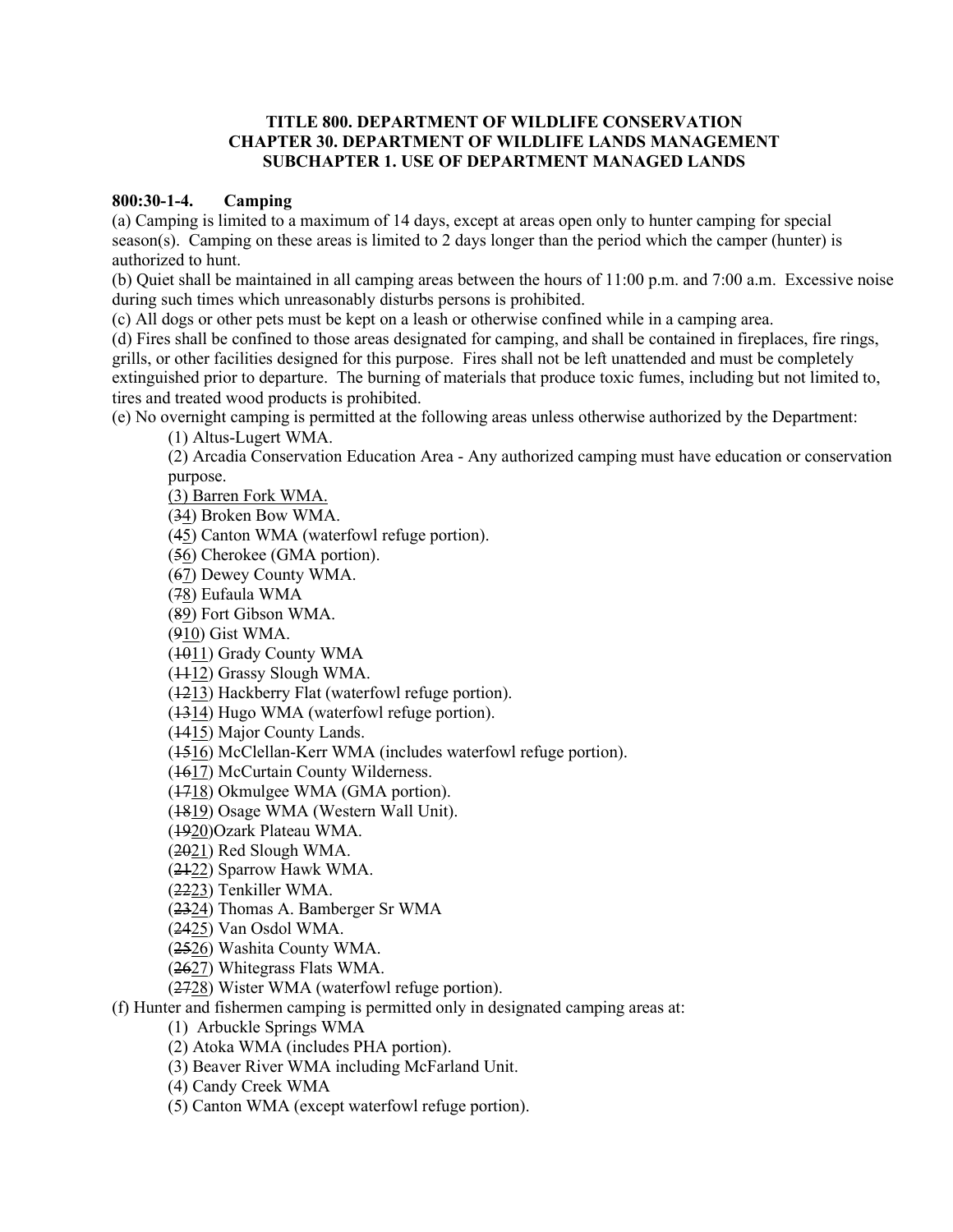(6) Cherokee WMA (PHA portion).

(7) Chickasaw NRA (Arbuckle).

(8) Cimarron Bluff WMA.

(9) Cimarron Hills WMA

(10) Cooper WMA.

(11) Copan WMA.

(12) Cross Timbers WMA

(13) Drummond Flats WMA

(14) Ellis County WMA.

(15) Fobb Bottom WMA.

(16) Fort Cobb WMA.

(17) Fort Supply WMA.

(18) Hackberry Flat WMA (except waterfowl refuge portion).

(19) Heyburn WMA .

(20) Hickory Creek WMA.

(21) Hugo WMA (except waterfowl refuge portion).

(22) Hulah WMA.

(23) James Collins WMA.

(24) Kaw WMA.

(25) Lexington WMA.

(26) Mountain Park WMA.

(27) Okmulgee WMA (PHA portion, i.e., the area north and east of the Deep Fork River).

(28) Oologah WMA

(29) Optima WMA.

(30) Osage WMA (Rock Creek Unit).

(31) Pushmataha WMA.

(32) Sandhills WMA.

(33) Sandy Sanders WMA.

(34) Sans Bois WMA

(35) Stringtown WMA

(36) Schultz WMA.

(37) Skiatook WMA.

(38) Texoma-Washita Arm WMA.

(39) Tishomingo WMU.

(40) Waurika WMA.

(41) Yourman WMA.

(g) Hunter camping is permitted only in designated camping areas and only during specified hunting seasons at:

(1) Cookson Hills WMA, only during open hunting seasons on the area.

(2) Ouachita WMA (Homer L. Johnston portion), only during deer and turkey seasons.

(3) John Dahl WMA, only during hunting seasons.

(4) Packsaddle WMA, only during open hunting seasons.

(5) Robbers Cave WMA, only during open deer and turkey seasons.

(6) Spavinaw Hills WMA, only during open hunting seasons on the area.

(h) Hunter and fishermen camping is permitted only within 50 yards of roads designated as open for public use at: (1) Deep Fork WMA.

(2) Gary Sherrer WMA, only during open hunting seasons on the area.

(3) Keystone WMA.

(4) Love Valley WMA.

(5) Pine Creek WMA.

(6) Wister WMA, (except waterfowl refuge portion).

(i) Camping is permitted in accordance with U.S. Forest Service regulations at: